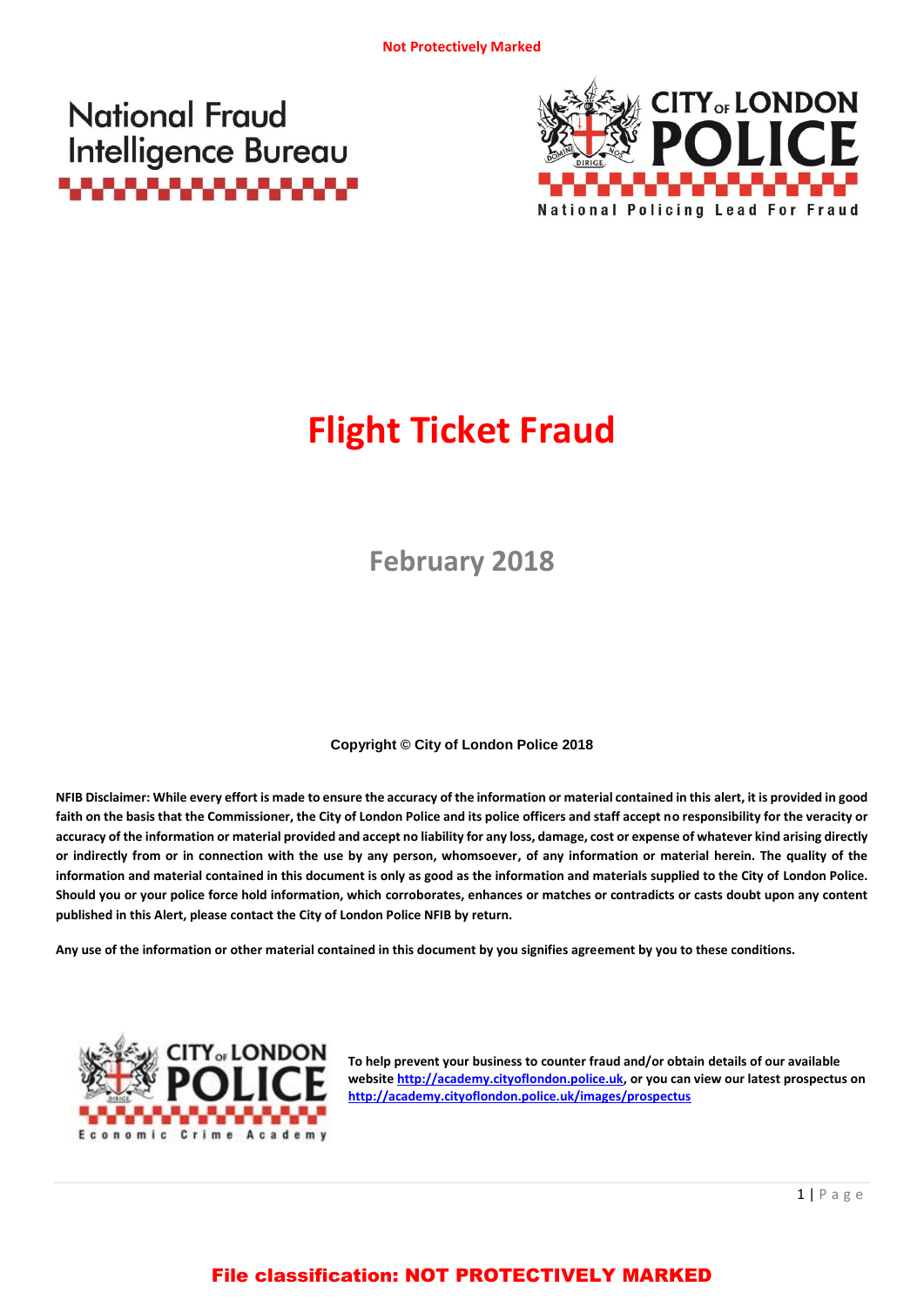#### **ALERT CONTENT**

The information contained within this alert is based on the results of research carried out by the National Fraud Intelligence Bureau (NFIB) concerning incidents of fraud. One of the key objectives of sharing fraud data between the NFIB and partners is to prevent fraud.

#### **Flight Ticket Fraud**

Fraudsters are attempting to entice victims who are looking for cheap flights abroad.

Victims have reported booking tickets via websites or a "popular" ticket broker, only to discover that after payment via bank transfer or electronic wire transfer, the tickets/booking references received are counterfeit. In some cases, all communications between the company or broker and the victim have been severed.

Fraudsters are targeting individuals who are seeking to travel to African nations and the Middle East, particularly those wishing to travel in time for popular public and religious holidays.

## **PROTECTION / PREVENTION ADVICE**

- Pay safe: Be cautious if you're asked to pay directly into a private individual's bank account. Paying by direct bank transfer is like paying by cash – the money is very difficult to trace and is not refundable. Wherever possible, pay by credit card or a debit card.
- Conduct research on any company you're considering purchasing tickets from; for example, are there any negative reviews or forum posts by previous customers online? Don't just rely on one review - do a thorough online search to check the company's credentials.
- Check any company website thoroughly; does it look professional? Are there any spelling mistakes or irregularities? There should be a valid landline phone number and a full postal address so that the company can be contacted. Avoid using the site if there is only a PO Box address and mobile phone number, as it could be difficult to get in touch after you buy tickets. PO Box addresses and mobile phone numbers are easy to change and difficult to trace.
- Be aware that purchasing tickets from a third party, particularly when initial contact has been made via a social media platform can be incredibly risky.
- If tickets to your intended destination appear cheaper than any other vendor, always consider this; if it looks too good to be true, it probably is!
- Look for the logo: Check whether the company is a member of a recognised trade body such as ABTA or ATOL. You can verify membership of ABTA online, at **[www.abta.com](http://www.abta.com/)**.
- If you have been affected by this, or any other type of fraud, report it to Action Fraud by calling **0300 123 2040**, or visiting **[www.actionfraud.police.uk.](http://www.actionfraud.police.uk/)**

#### File classification: NOT PROTECTIVELY MARKED